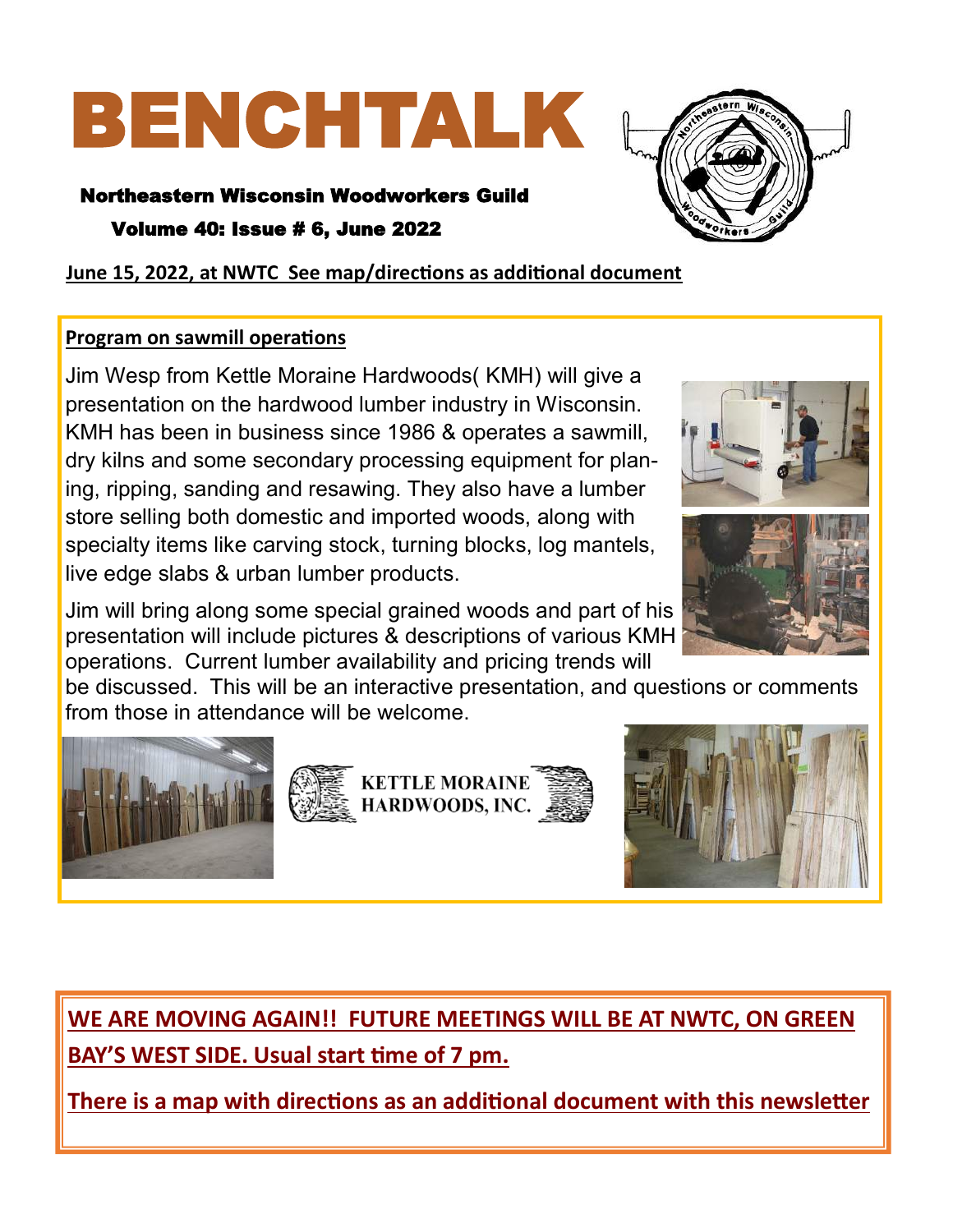## **Guild Elections are coming up**

**And your Guild can use your help!** We really need more members to get involved, for the Guild to thrive. Do you, or someone you know, have a little free time? Why not join other woodworkers to keep our guild vital? No expertise needed! Just willingness to share, work together. No huge time commitment.



# **Upcoming Programs start time 7pm. 3rd Wed. of the month generally**

**June 15th** - Jim Wesp – Kettle Moraine Hardwoods – operating a business with domestic and exotic lumber

**July 20th** - Planning the October 8th and 9th woodworking show. It is strongly recommended for all Northeast Wisconsin Guild members to attend. The show's success depends on your help.

**August** Guild Picnic – Usually held on a Sunday at a park in Bellevue. Date not yet determined.

**September 21st** – Brian Zabel – Aspects of running a sawmill and kiln drying

**October 8th and 9th** – Northeast Wisconsin Woodworking Show, "Artistry in Wood"

**November 16th** – Chuck Druckrey – Timber Framing

**December** Guild Christmas Party – Usually held at the UW Green Bay Ecumenical on a Saturday evening. Date TBD.

**January 18th, 2023** – Bob Newton – Making laminated bowls.

Presenters are subject to change for various reasons.

This is what I have scheduled. I appreciate all ideas for presentations. If you have any, Please let Barry know

## Bench Talk is the newsletter of the Northeast Wisconsin Wood Workers Guild, published prior to regularly scheduled monthly meetings. Submissions from members are welcome (articles, musings, questions, pictures.)

## **NORTHEAST WISCONSIN WOODWORKING GUILD**

**MEETINGS** (Guests and prospective members welcome) 3rd Wednesday of each month, Time: 7:00 p.m. Visit our web site at: www.newwg.org

 How to Get Involved: For inquiries regarding joining The Northeastern Wisconsin Woodworkers Guild, contact: Paul Murphy: paulmurphywood@gmail.com 920-604- 0152

Or any other Board or committee member. Re: newsletter, Maureen Birk: birkmr2@gmail.com Re: web site: Matt Hamblin: froggy6703@gmail.com 920-419-3910

## **Guild Officers**

President: Paul Murphy Vice President, Pat Williams Treasurer, Chuck Druckrey **Committee Chairs & Project Coordinators**  Programs/publicity Barry Bender, Membership, Ted Zabel Librarian, Pete Schuh Spring Show, Pat Williams Newsletter/Secretary Maureen Birk Web Site, Matt Hamblin